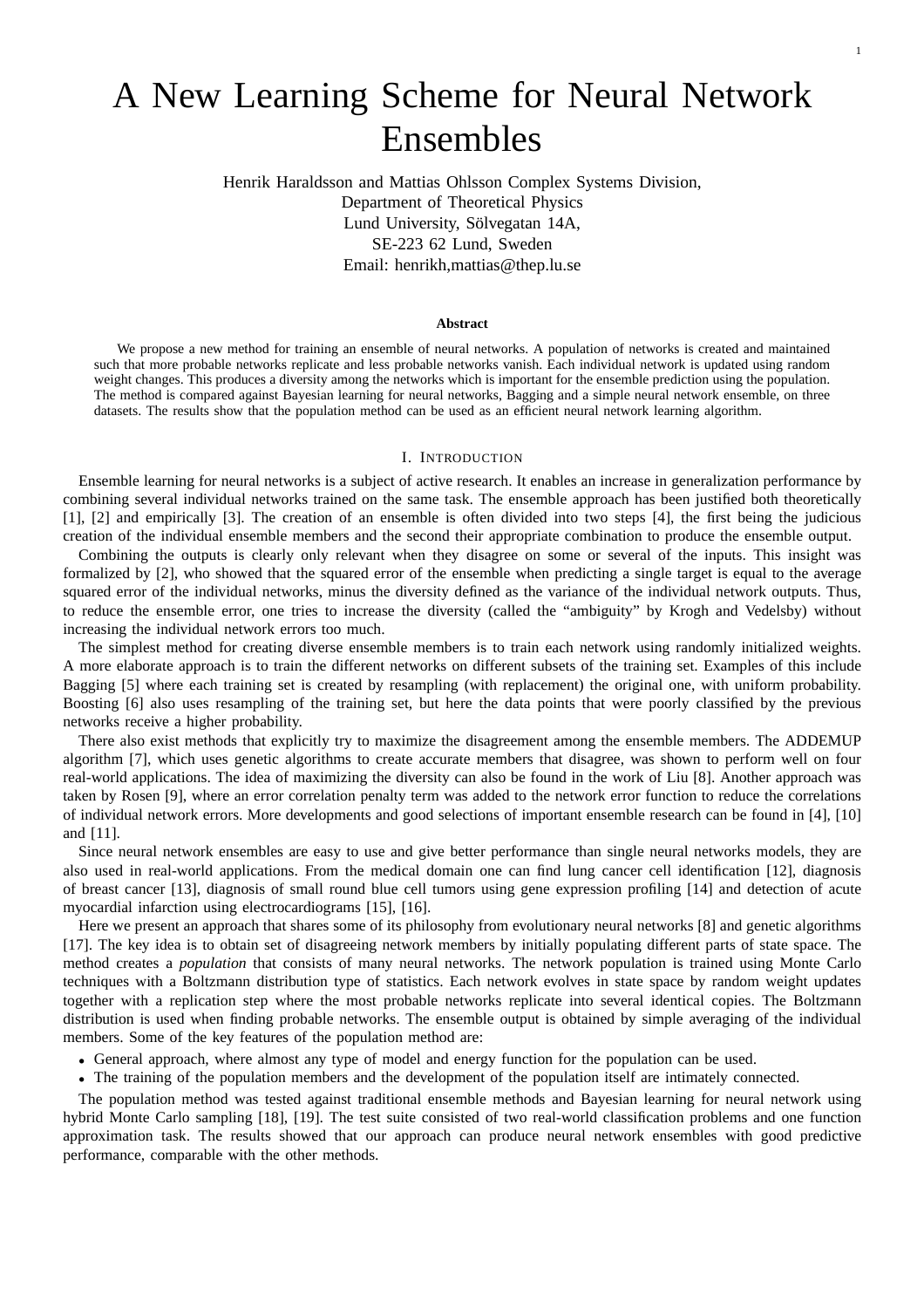This paper is organized as follows: In section 2 we outline the *population* method and in section 3 some of its properties are discussed and exemplified numerically. Section 4 contains numerical explorations and comparisons. A summary and discussion is given in section 5.

## II. METHOD

The purpose is to create a diverse ensemble of networks with good predictive performance. For this purpose, we consider a population of neural networks (in the order of 100 networks). During each iteration in the training process, networks evolve in state space by random moves, followed by a replication step where poorly adapted networks vanish and well-adapted networks replicate. Initially, poorly adapted networks have a relatively large probability to "survive". As the training continues, however, the selections gets stricter as well-adapted networks are favored more and more. The aim is to end up with a population that populates regions of state space where good networks are found.

First we consider the properties of individual networks; then we describe the population algorithm itself.

## *A. The ANN models*

We consider neural networks in the form of feed-forward multilayer perceptrons (MLP) with one hidden layer and no direct input-output connections. Let  $\vec{\omega}_i$  be the weight vector for each neural network (including thresholds). The hidden unit activation function is tanh(); the output activation function is linear for regression problems, logistic for binary classification, and softmax for classification with many classes. For regression, the targets are normalized during training. The inputs are always normalized.

For each model i we define an error function  $E_{err}^{(i)}$  that measures the mismatch between the model and the training data. Let P denote the number of data points and K the number of outputs in the dataset. Possible choices of  $E_{err}^{(i)}$  are:

$$
E_{err}^{(i)} = \frac{1}{PK} \sum_{p=1}^{P} \sum_{k=1}^{K} \left( y_k^{(i)}(p) - t_k(p) \right)^2 \tag{1}
$$

$$
E_{err}^{(i)} = -\frac{1}{PK} \sum_{p=1}^{P} \sum_{k=1}^{K} t_k(p) \log y_k^{(i)}(p)
$$
 (2)

$$
E_{err}^{(i)} = -\frac{1}{P} \sum_{p=1}^{P} t(p) \log y(p) + (1 - t(p)) \log (1 - y(p)) \tag{3}
$$

where  $y_k^{(i)}$  $k^{(i)}(p)$  is the k:th output of network i using data point p as input, and  $t_k(p)$  is the corresponding target. These error functions are used in regression, multi-value classification and binary classification, respectively.

In addition we introduce a weight elimination term [20], controlled by a tunable parameter  $\lambda$ , to regularize the network.

$$
E_{reg}^{(i)} = \lambda \sum_{c} \frac{\omega_{ic}^2}{1 + \omega_{ic}^2} \tag{4}
$$

The sum for network  $i$  runs over the weights of the connections  $c$  between the layers, but not over the thresholds. We define the total error, henceforth called the energy, of model i as  $E_i = E_{err}^{(i)} + E_{reg}^{(i)}$ .

## *B. Outline of the population method*

The population method is executed by repeatedly performing steps 1-3 below.

- 0) Start with N ANN models that all are initialized by random weight vectors  $\vec{\omega}_i$   $(i = 1, \ldots, N)$ . As a time-saving preparation for the actual population method updates, the models are moved closer to the interesting regions by a rough back-propagation training for ∼5 epochs.
- 1) Update each  $\vec{\omega}_i$  by making a random move:  $\vec{\omega}_i \to \vec{\omega}_i + \epsilon \vec{\alpha}_i$ , where  $\vec{\alpha}_i$  is a vector of length 1 with a random direction and  $\epsilon$  is a small number compared to unity.
- 2) Introduce a fictitious temperature T which determines the amount of competition between different models. Compute the energies  $E_i$ , Boltzmann factors  $B_i$ , average Boltzmann factor  $\langle B \rangle$  and population (fitness) factors  $r_i$ :

$$
B_i = e^{-E_i/T} \tag{5}
$$

$$
\langle B \rangle = \frac{1}{N} \sum_{i=1}^{N} B_i \tag{6}
$$

$$
r_i = \frac{B_i}{\langle B \rangle} = N \frac{e^{-E_i/T}}{\sum_j e^{-E_j/T}}
$$
\n(7)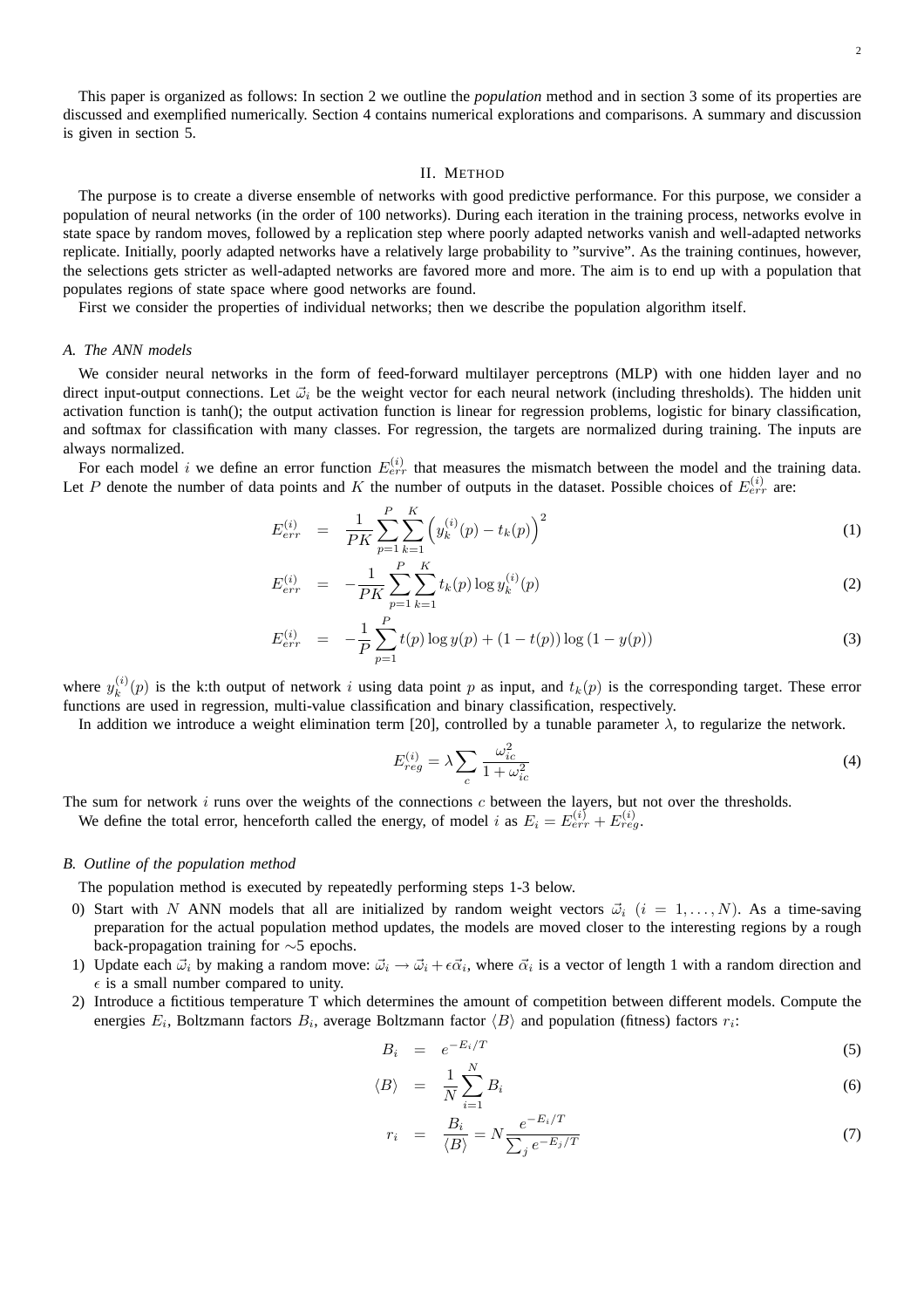From equation 7 it follows that  $\sum_i r_i = N$ .

3) Write  $r_i$  as

$$
r_i = L_i + \delta_i \tag{8}
$$

where  $L_i \geq 0$  is the integer part of  $r_i$  and  $\delta_i$  is the remainder,  $0 \leq \delta_i < 1$ . Place  $L_i$  replicas of model i into the new population. Add one more replica with probability  $\delta_i$ ; this stochastic element among other things gives poorly fitted models (with  $r_i < 1$ ) a chance of surviving. Do this for all models. In average this procedure will maintain N models. The population size is constrained to be within  $\pm 4\%$  of the initial size. If the new population size is outside of these bounds, the proposed population is rejected and a new one is sampled. The  $\pm 4\%$  interval is wide enough to keep the rejection rate small, and still narrow enough that the size is roughly constant.

A completion of items 1-3 is called one iteration.

In the first part of the training, the temperature is annealed from the initial value  $T_i$  to the final value  $T_f$  by multiplying it each iteration by a constant factor  $< 1$ . The step size is also lowered from  $\epsilon_i$  to  $\epsilon_f$  in the same fashion.

After the annealing, the population continues to evolve according to items 1-3 before the actual network ensemble is sampled. This sampling is performed by recording all models in the population at S different times, with an interval of  $D<sub>S</sub>$  iterations between each such "snapshot". The default value of S is 10 to get a relatively dense sampling, while  $D<sub>S</sub>$  is set so that the sampling is performed over the last two-thirds of the post-annealing phase. The final ensemble output  $\langle y_k(p) \rangle$  is calculated simply by averaging over all the network outputs in the ensemble.

## *C. Similar Approaches*

The proposed method is to some extent similar to genetic algorithms [17]. Genetic algorithms evolve a population of models, measure their performance by an objective function  $f_i$  and calculate the fitness as  $f_i/\langle f \rangle$ , whereupon a number of replicas are stochastically created in proportion to the fitness value. This approach is shared with the population method, for which  $f_i = B_i = e^{-E_i/T}$ . However, unlike genetic algorithms, the population method does not require its models to be represented as binary strings, and does not apply crossover operators to combine different models. In this respect, the population method is more similar to evolutionary programming.

Evolutionary programming is used by [8] to evolve a neural network ensemble of size N. In each iteration, a few extra networks are added by replicating some networks chosen with uniform probability, whereupon all new models make a rather large random move followed by back-propagation training. The training uses a cost term that explicitly favors diversity (cf. sections III-B.1 and V). Each iteration ends by pruning the the population to the  $N$  fittest networks. Though reminiscent of the population method, our method is different in the replication procedure and in the weight updates, which are random rather than gradient-based; the training is essentially performed by the replication step itself.

Another major difference lies in the annealed temperature parameter  $T$  that the fitness is based upon. This concept of annealing a temperature and considering a Boltzmann factor  $e^{-E/T}$  is also used in simulated annealing [21], but in the latter method a new state is proposed and then accepted or rejected based on the difference in energy; a rejection means that the system returns to its previous state. In the population method, the new states are never rejected in the sense that the networks are returned to the state they had before the random move; rather the temperature is used in the selection between many such updated models.

## III. PROPERTIES OF THE METHOD

The properties and performance of the algorithm were evaluated using three test sets. The *Robot Arm* data set [22], [18] is an artificial regression problem, in which the outputs are simple trigonometric functions of the inputs, with a small Gaussian noise term added. The *Pima Indians Diabetes Database* [23] and *Myocardial Scintigram* data set [24] are medical classification problems with binary targets. The sizes of these data sets are specified in the Experiments section.

## *A. Correlation over time*

It is important during all phases of the population learning that the ensemble of networks evolves in state space. Both in the beginning of the learning, in order to obtain well-tuned individual networks, and at the end where we want a diverse enough ensemble. To increase our confidence that the ensemble is evolving considerably, we find it suitable to measure that the population is uncorrelated with its state at a previous time.

To this end, we decided to study the average absolute activation (output) of the hidden units,  $\langle |H| \rangle$ . To our knowledge, this measure has not been studied by other authors. The average is formed both with respect to the hidden units and the data points in the training set. Averaging over the test set produces a very similar  $\langle|H|\rangle$ . Since the networks continually vanish and replicate, it seemed impractical to study the autocorrelation of individual networks; rather, we consider the average over all the networks in the population.

Our conjecture is that  $\langle |H| \rangle$  will reflect the movement of our population in state space. A significantly fluctuating  $\langle |H| \rangle$ indicates that the population is evolving rather than being stuck in a local minimum. However, the fluctuation of  $\langle |H| \rangle$  cannot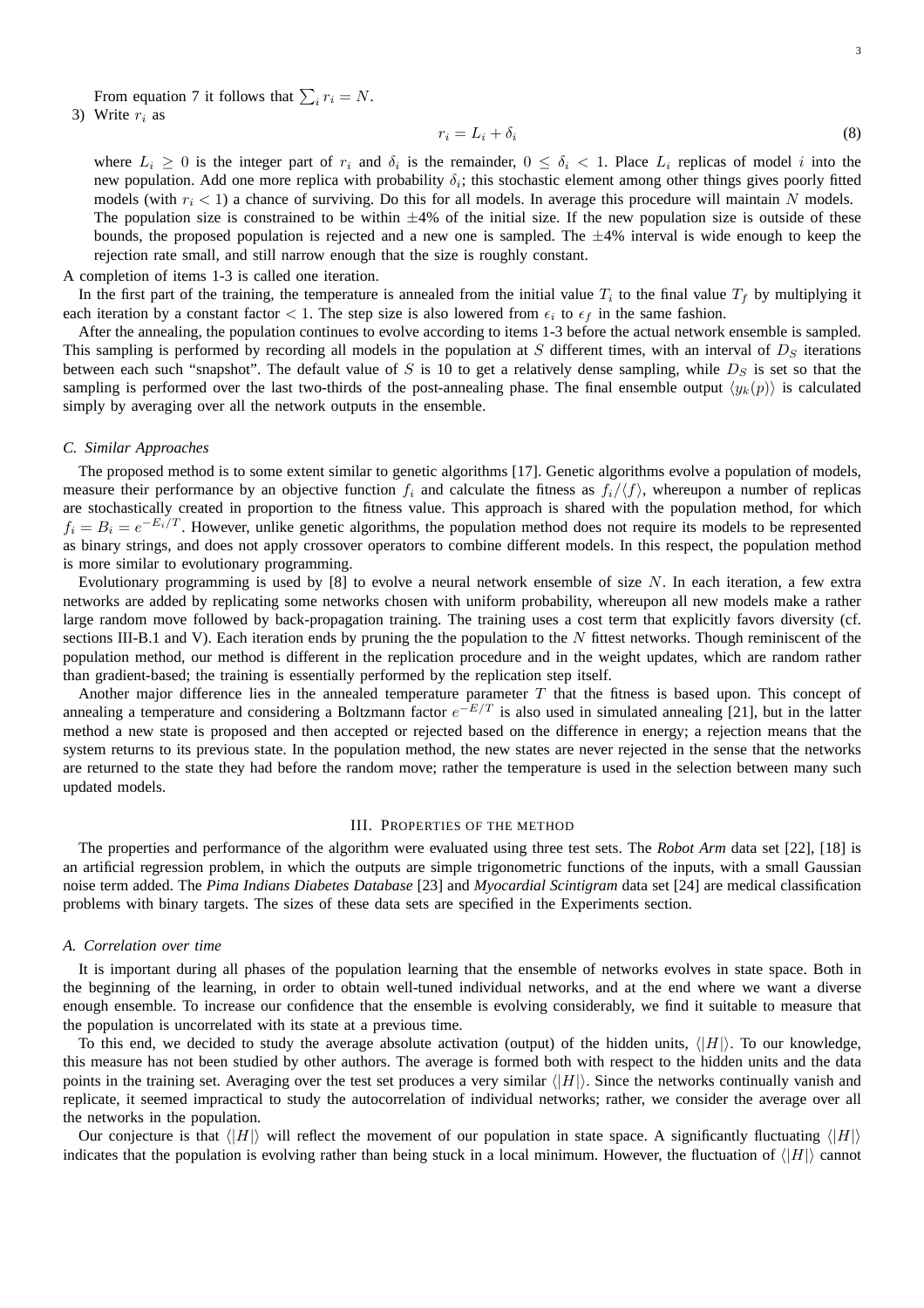be used as a rule of thumb to indicate that the population has reached the desired distribution; even when we are training with less than optimal parameters, experiencing over-training etc,  $\langle |H| \rangle$  still is usually fluctuating.

The qualitative behavior of  $\langle |H| \rangle$  depends on the data set studied, and to some extent on the parameters chosen for training.  $\langle |H| \rangle$  generally starts at  $\approx 0.5$  and then rises initially. When there is regularization ( $\lambda \neq 0$ ), as for the Pima (Figure 1b) and Scintigram (Figure 1c) data sets,  $\langle |H| \rangle$  then decreases considerably.

When the annealing is finished, the algorithm is continued, to allow for a detailed exploration. At this stage, with T and  $\epsilon$ being low, the population cannot be expected to cross high energy barriers or travel long distances in state space. However, when training with the Pima and Scintigram data sets, the population is still mobile enough that  $\langle|H|\rangle$  fluctuates significantly – Figure 1b and 1c. Interestingly, this is true even though the energy for the Pima data set is no longer changing in this phase (cf. Figure 4b).

Only for the Robot Arm, where the final values of T and  $\epsilon$  are exceptionally low, are the fluctuations of  $\langle |H| \rangle$  very small in the post-annealing phase (Figure 1a). These extreme parameters are required to get a fine-tuned answer for this low-noise problem.



Fig. 1. The average absolute activation of the hidden units. (a) Robot Arm, (b) Pima and (c) Scintigram data sets. The vertical dashed line represents the iteration where the annealing was finished. (In order to show the long-term behavior of the hidden activation, these plots show a larger number of iterations than what was actually used when measuring the performance.)

As a closing remark regarding  $\langle |H| \rangle$ , it was noted that our chosen method of starting from a relatively large  $\epsilon$  and then lowering  $\epsilon$  gradually makes  $\langle |H| \rangle$  rise more quickly to its final region, compared to using a small value of  $\epsilon$  throughout. (A large constant  $\epsilon$  cannot be used, as the final fine-tuning requires a small value.) This indicates that a large step size in the beginning of the training indeed makes the population explore larger regions in state space and reach the desired regions more quickly, as was the intention.

*1) Autocorrelation as a stopping criterion:* The question arises of how to determine when (and if) the ensemble has converged to the desired distribution. A stopping criterion, expressed in terms of autocorrelations of relevant model quantities, would certainly be desirable. An example of such a criterion would be to sample for 100 times the integrated correlation length  $\tau$ , defined as

$$
\tau = 1 + 2 \sum_{s=1}^{\infty} \rho(s) \tag{9}
$$

Here,  $\rho(s)$  is the autocorrelation of the studied quantity  $\xi(t)$  at lag s:

$$
\rho(s) = \frac{E\left[ (\xi(t) - E[\xi]) \left( \xi(t - s) - E[\xi] \right) \right]}{Var[\xi]},
$$
\n(10)

where  $t$  is the iteration number.

We made comparative runs with the Markov Chain Monte Carlo (MCMC) method implemented by Neal [18], [19], and drew the conclusion that for this algorithm as for our own, such a criterion is not reliable.

Neal's method uses Hamiltonian trajectories, discretized into a number of "leapfrog" steps, to sample from the Bayesian posterior distribution of network weights. These trajectories are alternated with Gibbs sampling of hyper-parameters controlling the prior weight distributions. In experiments using the Pima dataset, the smallest correlation lengths of hyper-parameters (measured in units of CPU minutes) were obtained for trajectories of 5 leapfrog steps. If the prescribed aim is to quickly sample for 100 times the correlation length, this would then be the ideal choice. But much longer trajectories are in fact needed to efficiently explore weight space; Neal uses trajectories in the order of 100–10000 steps. Thus we see that the proposed prescription is not reliable. Other authors [25] have performed other types of tests on Neal's method, and were also unable to establish convergence.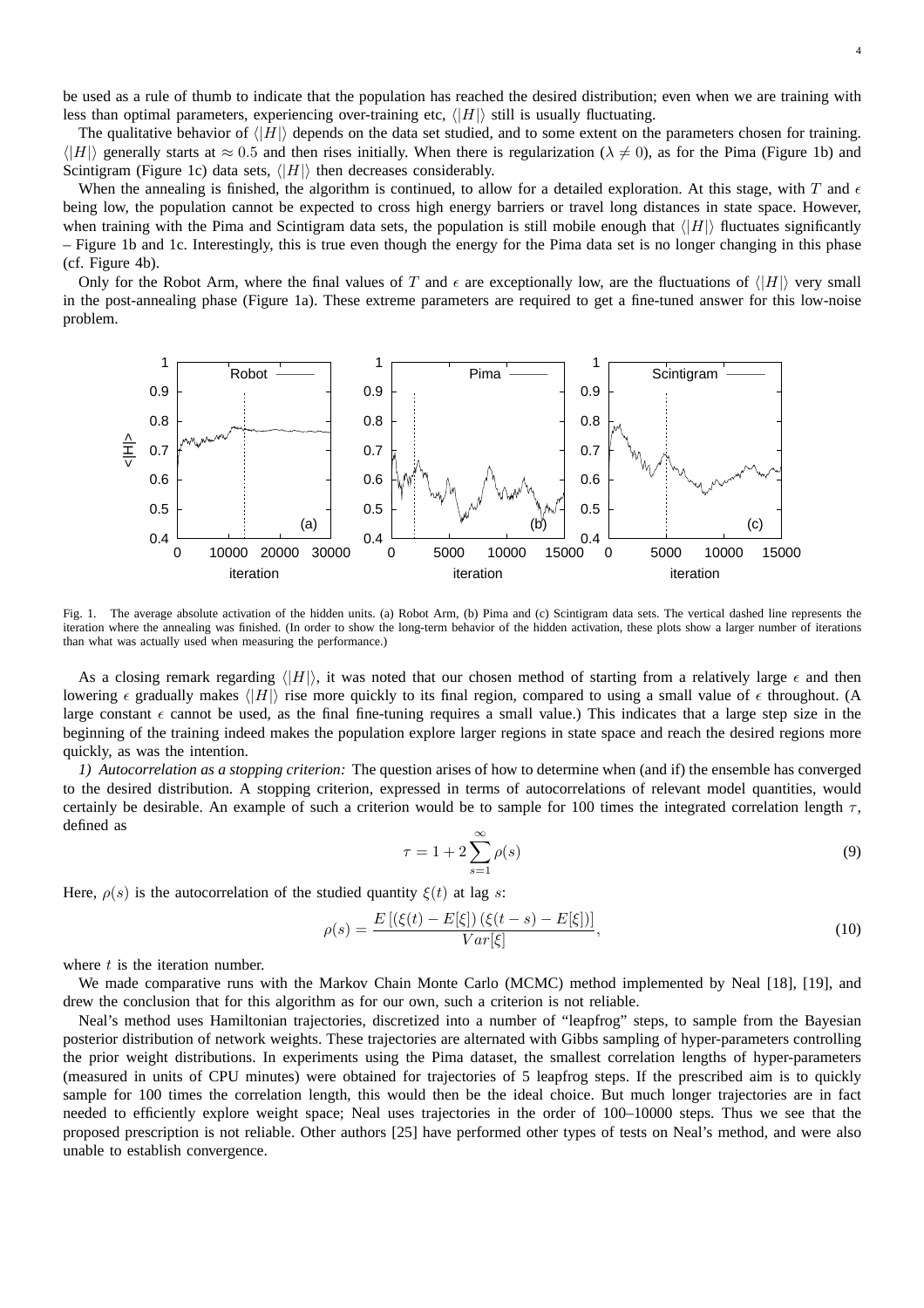| × |  |
|---|--|
|   |  |

|                        | Robot   | Pima    | Scintigram |
|------------------------|---------|---------|------------|
| Population method      | 0.00055 | 0.0012  | 0.0072     |
| MCMC method            | 0.00049 | 0.0082  | 0.021      |
| Bagging ensemble       |         | 0.0060  | 0.069      |
| Bagging, unregularized | 0.0011  | 0.13    | 0.093      |
| Simple ensemble        | 0.0015  | 0.00071 | 0.00002    |

#### TABLE I

THE AVERAGE DIVERSITY  $\bar{D}$  of the ensembles produced by the studied methods.

For the Population method, the correlation length of  $\langle |H| \rangle$  has the same order of magnitude as the total number of iterations found to be appropriate by cross-validation. This being so, it seems impossible in this case also to make a prescription to sample for a certain number of correlation lengths.

In conclusion, given the absence of such a measure of convergence for both these methods, the required number of iterations has to be determined by trial and error and self-consistency checks using cross-validation.

## *B. Correlation between networks at a given time, and in the final committee*

*1) Diversity:* It is important that the ensemble members disagree in their predictions, if anything is to be gained by combining them. A measure of the disagreement is the ensemble diversity  $\bar{d}(p)$  on input p, defined as

$$
\bar{d}(p) = \frac{1}{N} \sum_{i=1}^{N} \left( y^{(i)}(p) - \langle y(p) \rangle \right)^2 \tag{11}
$$

The diversity is just the variance of the individual network outputs. (For the moment we're considering the case of one output to keep notation simple, but the extension to many outputs is trivial.) Let  $\bar{\epsilon}(p)$  denote the average of the individual network errors on input p, and  $e_{err}(p)$  the squared error of the ensemble:

$$
\bar{\epsilon}(p) = \frac{1}{N} \sum_{i=1}^{N} \left( y^{(i)}(p) - t(p) \right)^2
$$
\n(12)

$$
e_{err}(p) = \left(\langle y(p) \rangle - t(p)\right)^2 \tag{13}
$$

Then, as demonstrated in [2],

$$
e_{err}(p) = \bar{\epsilon}(p) - \bar{d}(p) \tag{14}
$$

Letting  $E_{err}$ ,  $\bar{\mathcal{E}}$  and  $\bar{D}$  be the averages of  $e_{err}$ ,  $\bar{\epsilon}$  and  $\bar{d}$  over the input distribution, we obtain

$$
E_{err} = \bar{\mathcal{E}} - \bar{D} \tag{15}
$$

In words, the mean square ensemble error is equal to the average squared error of the individual networks minus the average diversity. Thus, to get a small ensemble error we want the diversity to be large and the individual errors to be small. There is a trade-off; modifying an algorithm to increase the diversity will reduce the ensemble error only if the increase in diversity is larger than the increase in the individual errors. The average diversity  $\bar{D}$  is an interesting measure of where the operation of an algorithm is on this scale, and the diversities of the population method along with the diversities of the other studied methods are given in Table I.

Some algorithms use an explicit mechanism for increasing the diversity; e.g. Bagging trains each network on a different subset of the training set. The population method does not use any explicit method for increasing diversity, and produces ensembles that are less diverse than Bagging, as is evident from Table I. However, there is not a one-to-one correspondence between diversity and good performance; even though the Bagging method produces more diverse ensembles than the population method for all three datasets, the predictive performance of the population method is higher (cf. section IV).

*2) Internal correlation:* Consider the vector of the activation of the hidden units, for a certain network and data point. We define the hidden activation distance between two networks to be the average Euclidian distance between the hidden activation vectors of these two networks, with the average being formed over the training set. This measure gives an indication of how different two network models are internally; cf. [26].

The hidden activation distance for the final population ensemble, for our choice of architecture and data sets, is typically in the range [0,0.2], whereas for independently trained and for randomly initialized networks it is typically in the range [0.5,3]. Thus, we see that all networks end up in the same approximate region of state space. One possible explanation is that, at some point in the annealing procedure, the group of networks in one region have happened to become significantly better adapted than in other regions, and the other groups vanish. Furthermore, even if the networks in each region are equally well adapted,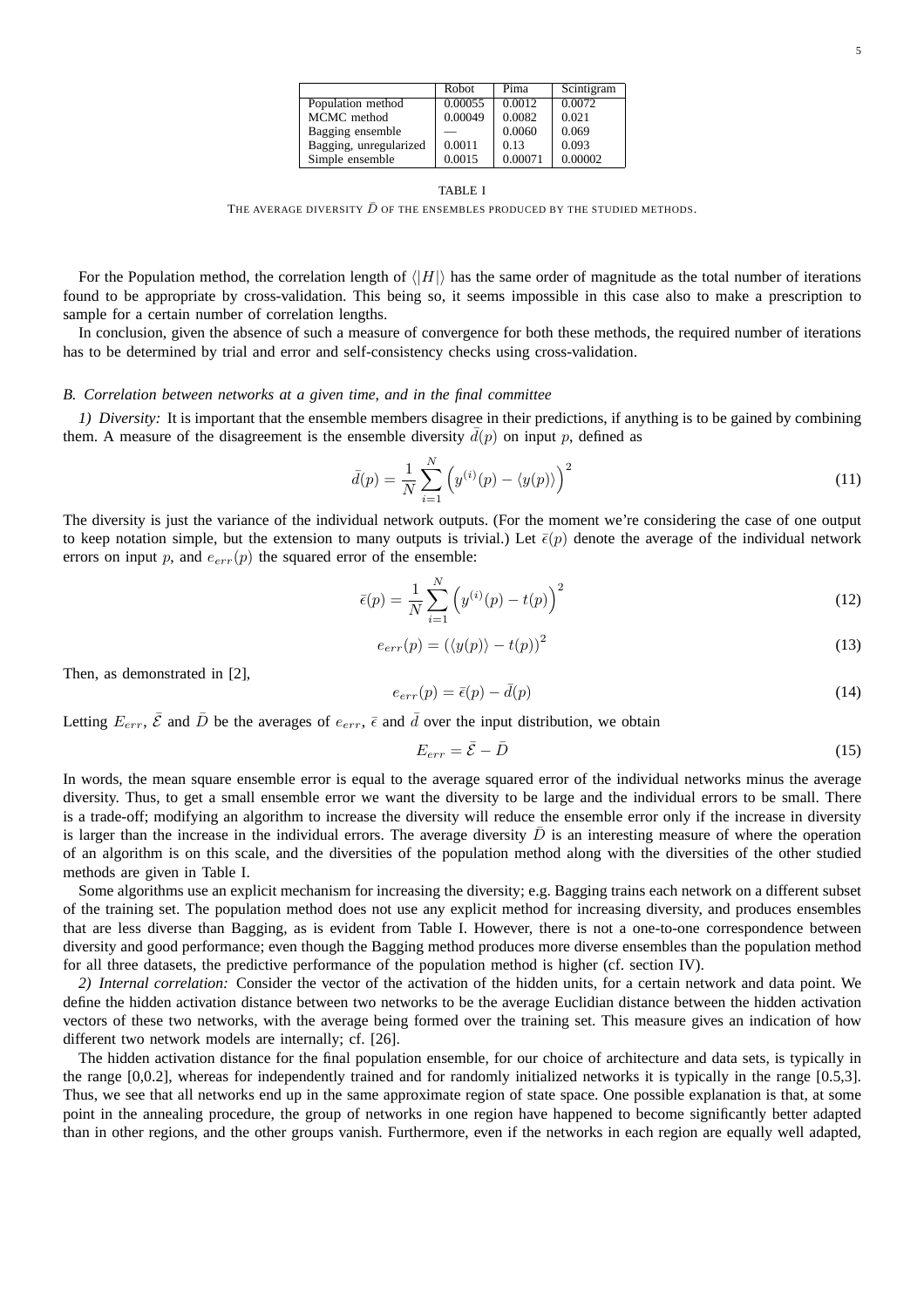the number of networks in any given group performs a random walk because of the randomness in the replication, and once a group reaches zero members it is gone.

What does this mean? Remember that there are numerous symmetries in neural networks – under permutation of the hidden unit indexes, and under sign change of all weights going into and out of one hidden unit. Because of this, there are many mutually distant regions in weight space that are symmetric copies of each other and implement essentially the same solution. Nothing is gained by including networks from many different symmetric regions; it is enough to explore one such region sufficiently. Thus, the fact that all models come from the same approximate region is not an essential disadvantage; they are still different enough that the outputs of the different models are significantly diverse (section III-B.1), which is important for ensemble performance.

The internal distance within the simple and Bagging ensembles is of course large, because these individually trained and randomly initialized networks have equal probability of ending up in either of the symmetric regions. Even though the internal distance is large, however, the diversity for the simple ensemble is small (Table I) and the predictive performance of the simple and Bagging ensembles is worse than for the Population method (section IV).

The internal distance between the networks in the MCMC ensemble is also large, because the Hamiltonian trajectories of Hybrid Monte Carlo travel long distances in state space. However, because many of the far-away regions are just symmetric copies of each other, visiting many of them is not really essential for good prediction. Doing so might still be an advantage, as an algorithm that only explores one symmetry-region runs the risk of exploring too small a part of that region, and moving between regions could protect against this problem. This is however at the cost of CPU-intensive calculations of the Hamiltonian equations of motion.

Neal rejects random updates in favor of hybrid Monte Carlo, arguing that random walk is an unsystematic and inefficient way of exploring state space [18]. This is indeed true if but a single network is used, but in the population algorithm the vanishing and replication of networks in effect moves poorly adapted networks long distances to the well-adapted ones where they continue their search, thus making the exploration systematic.

## *C. Age and Replication histograms*

Each model has an age, defined as follows: in the beginning of the algorithm, all models have age 0. When a number of replicas is created from a model of age A, the first of these replicas has age  $A + 1$  and the rest (if any) have age 1. Figure 2 shows a histogram of how old the models were when they vanished (i.e. were replicated zero times), during a window of iterations at different stages of the algorithm. Figure 3 correspondingly shows a histogram of how many replicas were created from each model.



Fig. 2. The age distribution of the models when they vanish, for the Robot Arm data set. (a) First 300 iterations. The competition is low and some models grow very old. (b) Last 10 iterations; the competition is strong.

At the beginning of the procedure,  $T$  is high. Our way of normalizing the targets (for regression) and the error means that the approximate magnitude of the initial energy is the same for all data sets, and the default value  $T_i = 3.0$  is usually appropriate. A high T implies that all  $r_i \approx 1$ , and thus most models are replicated exactly once every iteration, as can be seen in Figure 3a. This in turn means that there are many models that reach a high age. The typical lifetime of a model is 10–30 as its population factor fluctuates around unity, and some models survive for as much as 100 iterations.

As T is lowered, the tail of the replication histogram grows longer and longer as the best models are more and more favored. When the annealing is almost finished,  $T$  is very low which means that the competition is strong. The energies of the models lie within a rather narrow band; a rather small change in energy is enough to give a model a tiny or huge population factor. The energy is still decreasing, i.e. often there is a model that finds a better configuration than what's been achieved before. This model is then replicated a very large number of times – Figure 3b.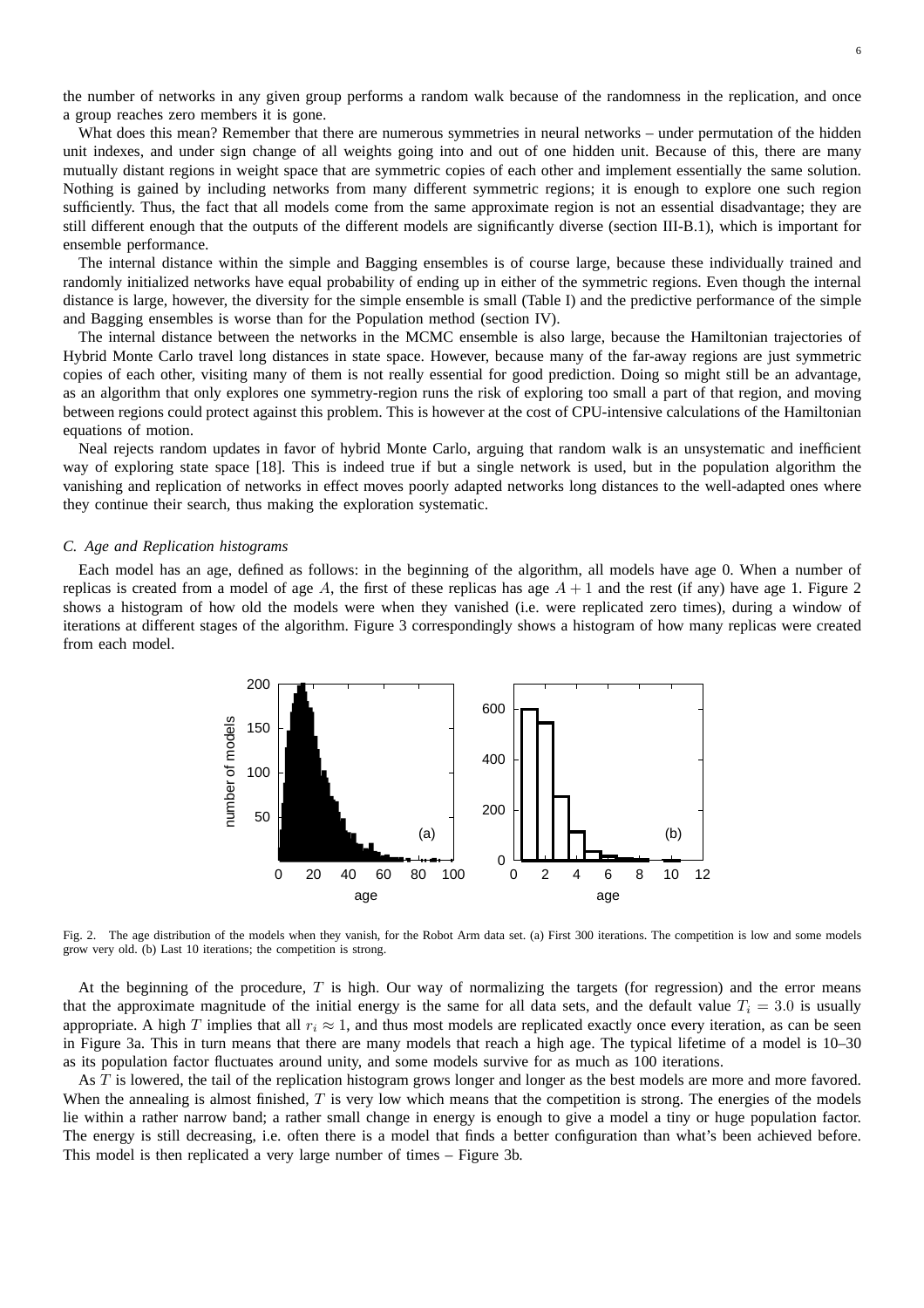

Fig. 3. Replication histograms, showing the number of replicas produced by the replicating networks, for the Robot Arm data set. (a) Start of training. (b) End of annealing; the energy is still decreasing. (c) End of training.

|                                | Robot    | Pima  | Scintigram |
|--------------------------------|----------|-------|------------|
| Number of hidden units         | 10       | 8     |            |
| Population size                | 500      | 100   | 100        |
| Number of annealing iterations | 13000    | 2000  | 5000       |
| Total number of iterations     | 16000    | 2600  | 5500       |
| Weight elimination parameter   | $\Omega$ | 5.0   | 20.0       |
| Initial stepsize               | 0.1      | 0.5   | 0.5        |
| Final stepsize                 | 0.035    | 0.07  | 0.06       |
| Initial temperature            | 0.08     | 3.0   | 3.0        |
| Final temperature              | 0.00006  | 0.001 | 0.001      |

TABLE II TRAINING PARAMETERS USED FOR THE POPULATION METHOD.

After the annealing is finished, the energy eventually stops decreasing, and the population spreads out over the best regions found. The competition is still strong, but as there is now a fair number of networks that have reached very low and similar energies, no network is favored greatly over the others and the maximum number of replicas is moderate – Figure 3c. Remember that each individual model performs a random walk, and it might easily move to a configuration with significantly higher energy, after which the model is likely to vanish. Thus, we cannot expect models to become all that old. This can be seen in Figure 2b, which shows the ages during the last 10 iterations.

The final temperature  $T_f$  needed to archive good performance is problem dependent; there is a trade-off between forcing all the models to have very low energies by setting a low  $T_f$ , and increasing the diversity by setting  $T_f$  higher. As a rule of thumb we used  $T_f = 10^{-3}$ .

# IV. EXPERIMENTS

To evaluate the performance of the Population algorithm we compared against the MCMC method by Neal [18], [19], Bagging [5] and a simple averaging ensemble, formed by training 100 MLPs on the full training set using back-propagation with random weight initialization. We also used 100 networks for the Bagging ensemble.

In preliminary runs, parameters were chosen using trial and error based on three-fold cross-validation on the training set. Reasonable effort was used in finding suitable parameters to minimize the error and CPU consumption, but the purpose here is only to give an indication of the merits of the methods, not to make a rigorous test of the general performance. The chosen parameters for the Population method are specified in Table II. The parameters used for the other methods are not specified here, but the number of hidden units used for a given data set was the same for all four methods. Other values for the number of hidden units were tested for the four methods, but this did not increase predictive performance. Furthermore, much larger ensemble sizes were tried for all methods, without any increase in performance. Apart from the Robot Arm data set that requires unusual parameters, the ones specified in Table II will also serve as an appropriate set of initial parameters for other problems. However, parameters such as the one for the weight elimination always requires tuning for each specific data set.

For the classification tasks, the performance is given in terms of area under the receiver operating characteristic (ROC) curve. The ROC curve displays diagnostic accuracy expressed in terms of sensitivity against 1 - specificity at all possible output threshold values. The sensitivity is the fraction of correctly classified "one" cases and the specificity is the corresponding fraction for the "zero" cases. The area under the ROC curve is a commonly used performance measure with unity (100%) being a perfect classifier and the value 0.5 being equivalent to random guessing. The total performance, i.e. the fraction of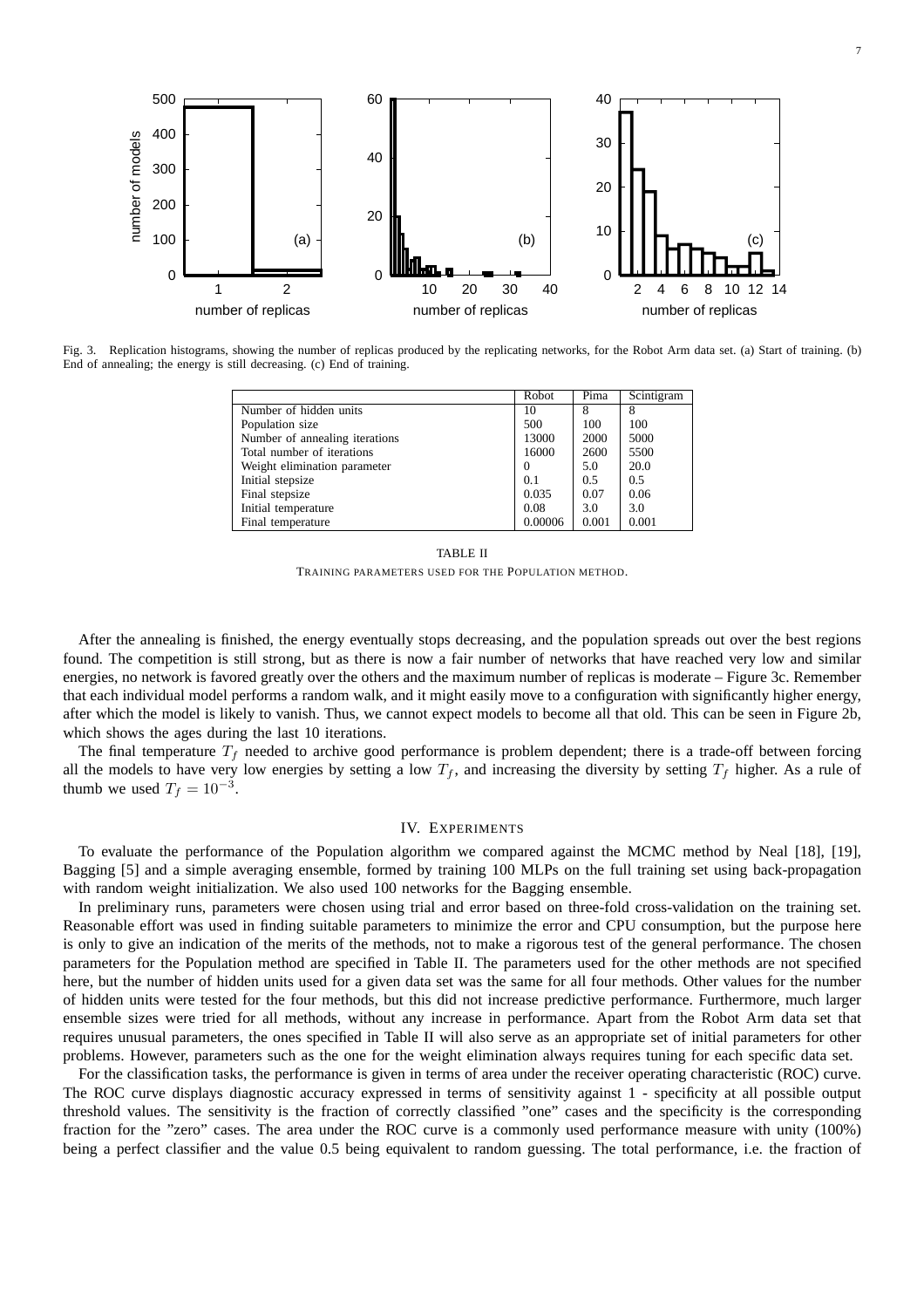|                        | <b>Robot</b>      | Pima              |                    | Scintigram         |                    |
|------------------------|-------------------|-------------------|--------------------|--------------------|--------------------|
| Problem type           | Regression        | Classification    |                    | Classification     |                    |
| Number of inputs       | 2                 |                   |                    | 30                 |                    |
| Number of targets      | 2                 |                   |                    |                    |                    |
| Size of training set   | 200               | 200               |                    | 153                |                    |
| Size of test set       | 200               | 332               |                    | 76                 |                    |
|                        | Mean Square Error | $ROC$ area $(\%)$ | Total perf. $(\%)$ | ROC area $(\% )$   | Total perf. $(\%)$ |
| Population method      | 0.00308(11)       | 86.51(4)          | 80.2(2)            | 80.8(1.0)          | 75.5(1.3)          |
| MCMC method            | 0.00279(2)        | 86.30(13)         | 80.1(3)            | 80.8(7)            | 75.1(1.2)          |
| Bagging ensemble       |                   | 86.18(7)          | 79.3(2)            | 78.4(7)            | 71.7(1.3)          |
| Bagging, unregularized | 0.00335(4)        | 83.52(16)         | 77.8(6)            | 77.2(4)            | 71.3(1.4)          |
| Simple ensemble        | 0.00367(7)        | 86.11(4)          | 79.6(4)            | 75.5(1)            | 75.0(0)            |
|                        | CPU minutes       | CPU minutes       |                    | <b>CPU</b> minutes |                    |
| Population method      | 435               | 19                |                    | 93                 |                    |
| MCMC method            | 58                | 79                |                    | 386                |                    |
| Bagging ensemble       | 3.3               | 2.9               |                    | 4.6                |                    |
| Simple ensemble        | 3.8               | 2.8               |                    | 3.2                |                    |

## TABLE III

PROPERTIES OF THE DATA SETS (TOP); TEST RESULTS (MIDDLE), AND CPU CONSUMPTION (BOTTOM). THE STANDARD DEVIATIONS, CORRESPONDING TO THE ONE OR TWO LAST DIGITS OF THE TEST RESULTS, ARE GIVEN WITHIN PARENTHESES.

correctly classified examples in the test set, is also given at the threshold level that maximized the fraction of correctly classified examples during cross-validation. For the regression task, performance is given in terms of the mean square error (equation 1).

### *A. Test results*

A final training was made using the whole training set, and the performance was computed using the test set. In each case, ten runs with identical parameters were started. The results were stable; the performances with standard deviations are as specified in Table III. All runs were made on a 800 MHz Pentium III computer running Linux.

The Robot Arm is an artificial data set with very low noise. When starting the population updates from random configurations with high energies, the population often did not reach the lowest energies during the annealing. Therefore a very long initial back-propagation training was used, in order to start with a low energy. The initial temperature was also low; otherwise there would have been practically no competition between the networks as they are randomly updated, and the energy would have increased rapidly. The fine-tuning required of the networks for this problem necessitated an extremely low final temperature, which means that the population is relatively fixed after the annealing is finished, with the hidden activation  $\langle|H|\rangle$  almost constant (Figure 1a). The energy also settles and fluctuates within a rather narrow interval; Figure 4a. — Even though these unusual parameters were used, the MCMC method achieves a better result in this case.

The Pima dataset is a real-world problem requiring less extreme parameters. As can be seen in Figure 4b, the training and test errors settle after the annealing and stay practically constant. This does not mean that the population is stuck in a local minimum, however; unlike for the Robot Arm,  $\langle |H| \rangle$  is fluctuating (Figure 1b), indicating that the population is changing significantly. The performance for the Population and MCMC method is practically the same.

When cross-validating with the Scintigram dataset, there was often over-training; the validation error decreased initially but often subsequently increased; cf. Figure 4c. The validation curve could be made to level out by increasing the weight elimination parameter  $\lambda$ , but this resulted in worse predictive performance. This problem was solved by early stopping. An overall validation curve was created by averaging over the validation curves of several cross-validation runs with different dataset partitions; the best region of this curve was found to be the interval 1900–5500. In the final run, this was the interval over which the ensemble was sampled. Again, the performance of the Population and MCMC method is the same.

The tested ensemble methods used a non-zero regularization term for the two classification problems, as a result of the cross-validation process. As a reference we have included large unregularized ensembles (500 networks) created with Bagging. As can be seen in Table III, the performance for the unregularized Bagging ensembles on the classification tasks were worse than for the regularized ones.

In all, the results for the Population method and Neal's Bayesian software were comparable for the real-world classification tasks, whereas Neal's software was better than the Population method on the artificial Robot Arm data set. The Population method was however faster than the MCMC method on the classification problems. Compared to the two other ensemble methods, Bagging and the simple ANN ensemble, the Population method was better, at least for the Robot and the Scintigram datasets. Bagging and the simple ANN ensemble were on the other hand the overall fastest methods.

## V. SUMMARY AND DISCUSSION

We have presented a new method for training an ensemble of neural networks. A population of networks is created and maintained such that probable networks replicates and less probable networks vanish. The Boltzmann distribution is used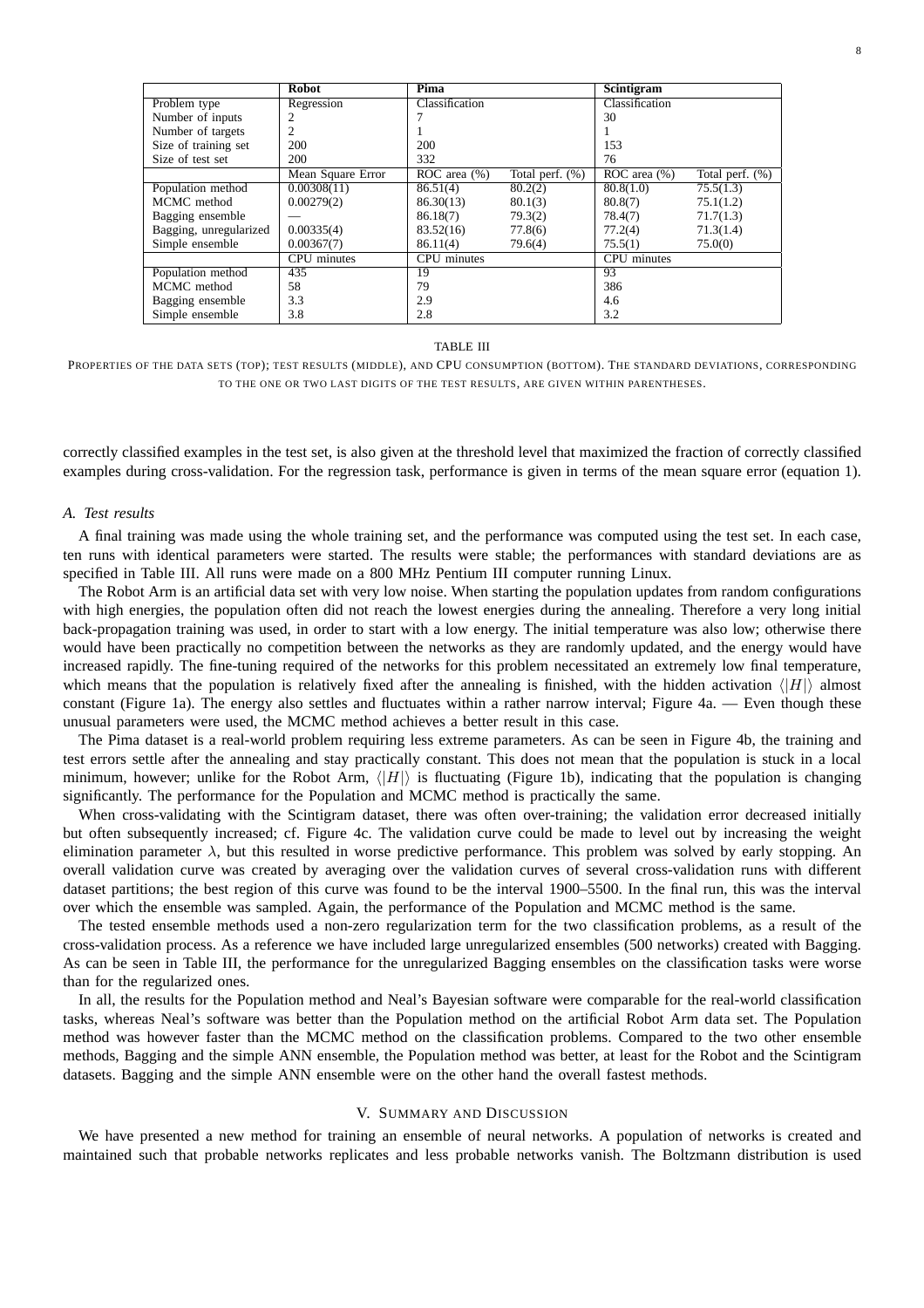

Fig. 4. Training curves: (a) Robot Arm. (b) Pima. (c) Scintigram. These training curves show more iterations than were actually used when measuring performance, as in Figure 1.

when defining the probability of a network. The "temperature" appearing in the Boltzmann distribution signifies the level of competition among the networks, where a high temperature allows for networks that have both small and large errors. A small temperature, on the other hand, selects only well adapted networks. The annealing present in the population method is used to transform an initial (random) population to a set of fine-tuned networks. This population then continues to evolve in state space. The whole procedure creates the necessary diversity among the individual members that is important for the ensemble itself.

The method is simple in the sense that is does not require any complicated algorithmic implementations. Furthermore, no gradient information, with respect to the error function, is used when updating individual networks, which makes the method fast even when maintaining a population of a hundred networks or more.

We tried using an explicit mechanism for increasing the diversity of the population, by introducing a term in the energy equal to the diversity  $\bar{D}$  (equation 11) times a negative, tunable parameter. Such a term has been used by other authors when training new networks that are to be added to an existing ensemble [8], or when selecting the best networks trained by other means [7]. For our method, this term did not improve the predictive performance for any of the studied datasets. The only noticeable non-detrimental effect was on the Pima dataset, where moderate values of the tunable parameter resulted in doubled average diversity  $\overline{D}$  at unchanged ROC area. In conclusion, nothing is gained in the population algorithm by trying to push the trade-off between diversity and individual network errors in this way.

To summarize, the algorithm has been tested on three datasets and the results from the experiments section indeed show that the population method can be used as an efficient neural network learning algorithm.

## VI. ACKNOWLEDGMENTS

We thank Carsten Peterson for fruitful discussions. This work was in part supported by the Swedish Natural Science Research Council and the Swedish Foundation for Strategic Research.

## **REFERENCES**

- [1] L. K. Hansen and P. Salamon, "Neural network ensembles," *IEEE Transactions on Pattern Analysis and Machine Intelligence*, vol. 12, pp. 993–1001, 1990.
- [2] A. Krogh and J. Vedelsby, "Neural network ensembles, cross validation, and active learning," in *Advances in Neural Information Processing Systems*, G. Tesauro, D. Touretzky, and T. Leen, Eds., vol. 2. San Mateo, CA: Morgan Kaufman, 1995, pp. 650–659.
- [3] D. Opitz and R. Maclin, "Popular ensemble methods: An empirical study," *Journal of Artificial Intelligence Research*, vol. 11, pp. 169–198, 1999.
- [4] A. J. C. Sharkey, "On combining artificial neural nets," *Connection Science*, vol. 8, pp. 299–314, 1996.
- [5] L. Breiman, "Bagging predictors," *Machine Learning*, vol. 24, pp. 123–140, 1996.
- [6] Y. Freund and R. E. Schapire, "Experiments with a new boosting algorithm," in *Machine Learning: Proceedings of the Thirteenth International Conference*, 1996, pp. 148–156.
- [7] D. W. Opitz and J. W. Shavlik, "Actively searching for an effective neural-network ensemble," *Connection Science*, vol. 8, pp. 337–353, 1996.
- [8] Y. Liu, X. Yao, and T. Higuchi, "Evolutionary ensembles with negative correlation learning," *IEEE Transactions on Evolutionary Computation*, vol. 4, no. 3, pp. 295–304, 2000.
- [9] B. E. Rosen, "Ensemble learning using decorrelated neural networks," *Connection Science*, vol. 8, pp. 373–384, 1996.
- [10] A. Sharkey, Ed., *Combining Artificial Neural Nets: Ensemble and Modular Multi-Net Systems*. London: Springer-Verlag, 1999.
- [11] V. Tresp, "Committee machines," in *Handbook for Neural Network Signal Processing*, Y. H. Hu and J.-N. Hwang, Eds. CRC Press, 2001.
- [12] Z.-H. Zhou, Y. Jiang, Y.-B. Yang, and S.-F. Chen, "Lung cancer cell identification based on artificial neural network ensembles," *Artificial Intelligence in Medicine*, vol. 24, no. 1, pp. 25–36, 2002.
- [13] A. J. C. Sharkey, N. E. Sharkey, and S. S. Cross, "Adapting an ensemble approach for the diagnosis of breast cancer," in *Proceedings of ICANN 98*. Springer-Verlag, 1998, pp. 281–286.
- [14] J. Khan, J. Wei, M. Ringnér, L. Saal, M. Ladanyi, F. Westermann, F. Berthold, M. Schwab, C. Atonescu, C. Peterson, and P. Meltzer, "Classification and diagnostic prediction of cancers using gene expression profiling and artificial neural networks," *Nature Medicine*, vol. 7, pp. 673–679, 2001.